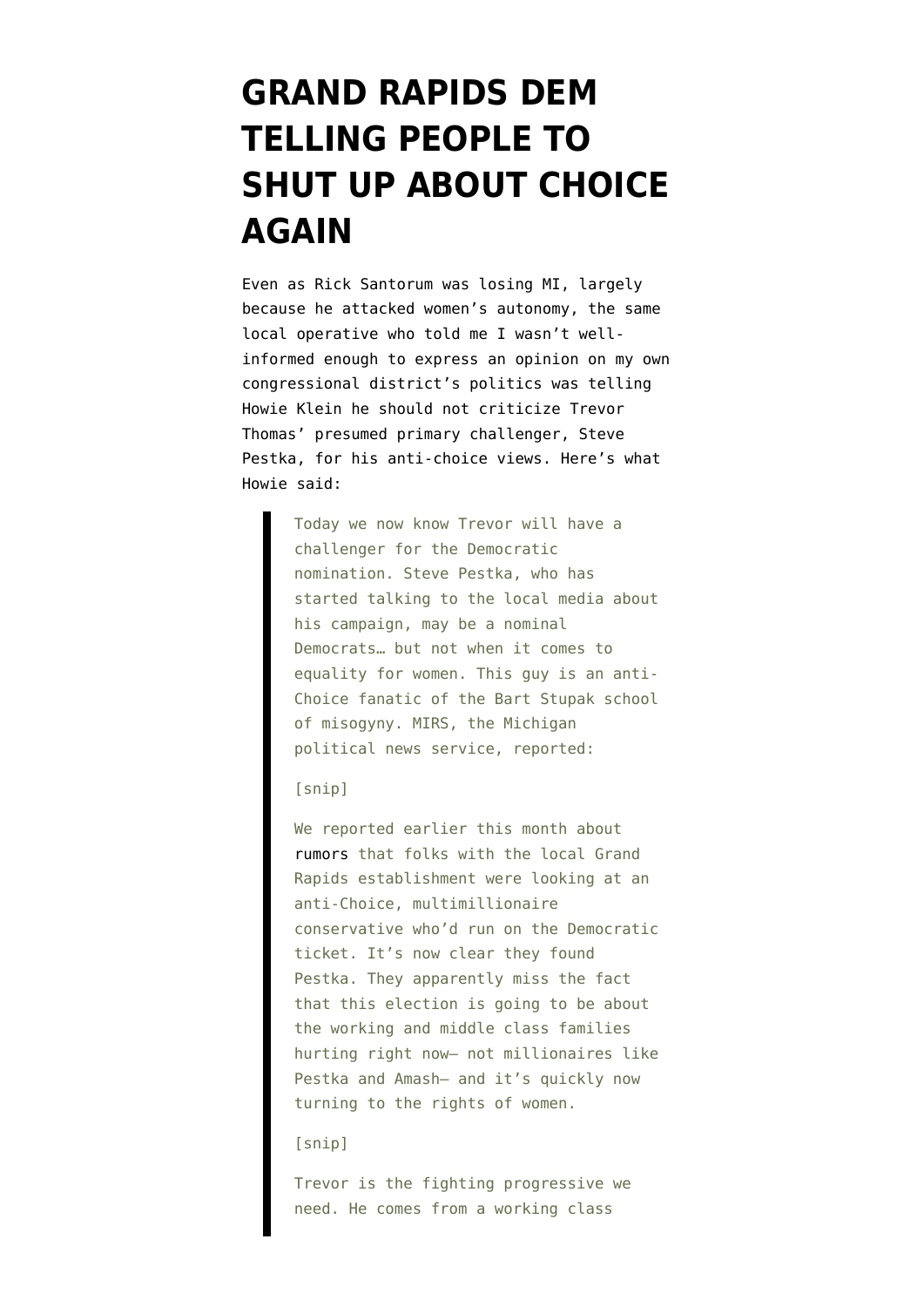family and he has a record of helping to pass major federal legislation, namely the repeal of Don't Ask, Don't Tell. But he needs our help to be the nominee against Amash. As we know, early dollars are critical. Let's help spread the word and work to stop this faux-Democratic challenge and stand by our party's platform to help protect women now.

## And here's what Phil Skaggs [wrote on Facebook](https://www.facebook.com/philskaggs):

Trevor Thomas, I'm calling on you to publicly disavow this attack on Steve Pestka. To call someone who has been a Democratic County Commissioner, a Democratic State Representative, and a supporter of Democratic and progressive candidates for decades a "nominal Democrats" [sic] and a misogynist is simply juvenile and "not consistent with the facts." Trevor, when Marcy Wheeler called Grand Rapids Democrats "bigots" for not immediately supporting you, you told me personally that you did not tell her anything of the sort and didn't believe such things about us. But, again and again, your friends and surrogates have attacked hard-working, long-time Democrats and progressives in Kent County. Steve Pestka is a West Michigan Democrat with West Michigan values. The last thing we need are folks coming from Washington and Lansing carpet-bagging here with their hyper-partisan rhetoric and hatred. That's not our way. Trevor Thomas, I call on you to publicly demand that your friends stop their negative and personal attacks on Grand Rapids Democrats and Steve Pestka.

Note, Skaggs didn't dispute that Pestka is antichoice. He just objects that someone insulted what he calls Pestka's "West Michigan values" using language Howie has used to describe Dems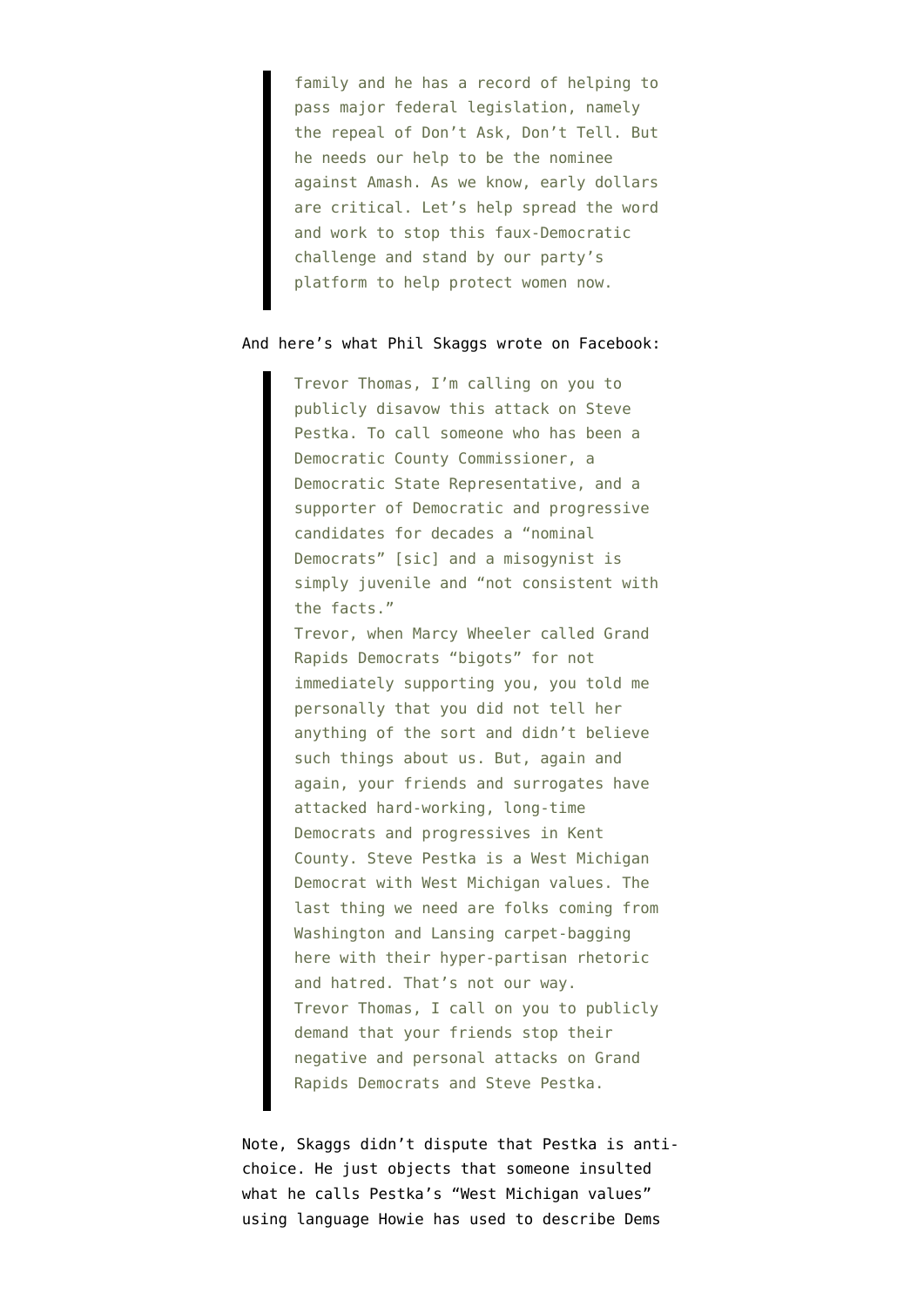across the country–including far more conservative areas than Grand Rapids–who believe women should not have autonomy.

Now, first of all, you'd think Skaggs would be honest enough to mention I apologized (both in a post and to him directly via email) for using the word "bigot." Apparently, repeated good faith apologies are not enough for him. Or, he prefers to dishonestly leave the impression that I haven't apologized.

But I'm even more offended that Skaggs talked to Trevor about my post, as if those two men were in charge of what I was allowed to say or not, as if Trevor (or frankly, anyone else) tells me what to say in my posts. (Maybe Phil just repeated whatever political people told him to write back when he blogged, but I do not.)

I am not Trevor's "surrogate." I am a voter in Grand Rapids who expressed an opinion about my own congressional district. And in response to that Skaggs told me I shouldn't speak.

In a democracy, you see, citizens are permitted to express opinions.

One more thing. Skaggs goes on to write,

Steve's photo is from a fundraiser for the Michigan League of Conservation Voters this past summer. Steve Pestka was a host and has been a long-time supporter of environmental causes our pure Michigan. Indeed, in his years in the State House he had a 100% voting record on environmental issues as scored by the LCV. But Trevor and his surrogates don't know any of this (in part because they didn't live in the district this past August).

I assume Skaggs was including me again in that claim that "they didn't live in the district this past August." Skaggs' repeated erroneous claims about when I did and didn't live in Grand Rapids is getting downright stalkerish,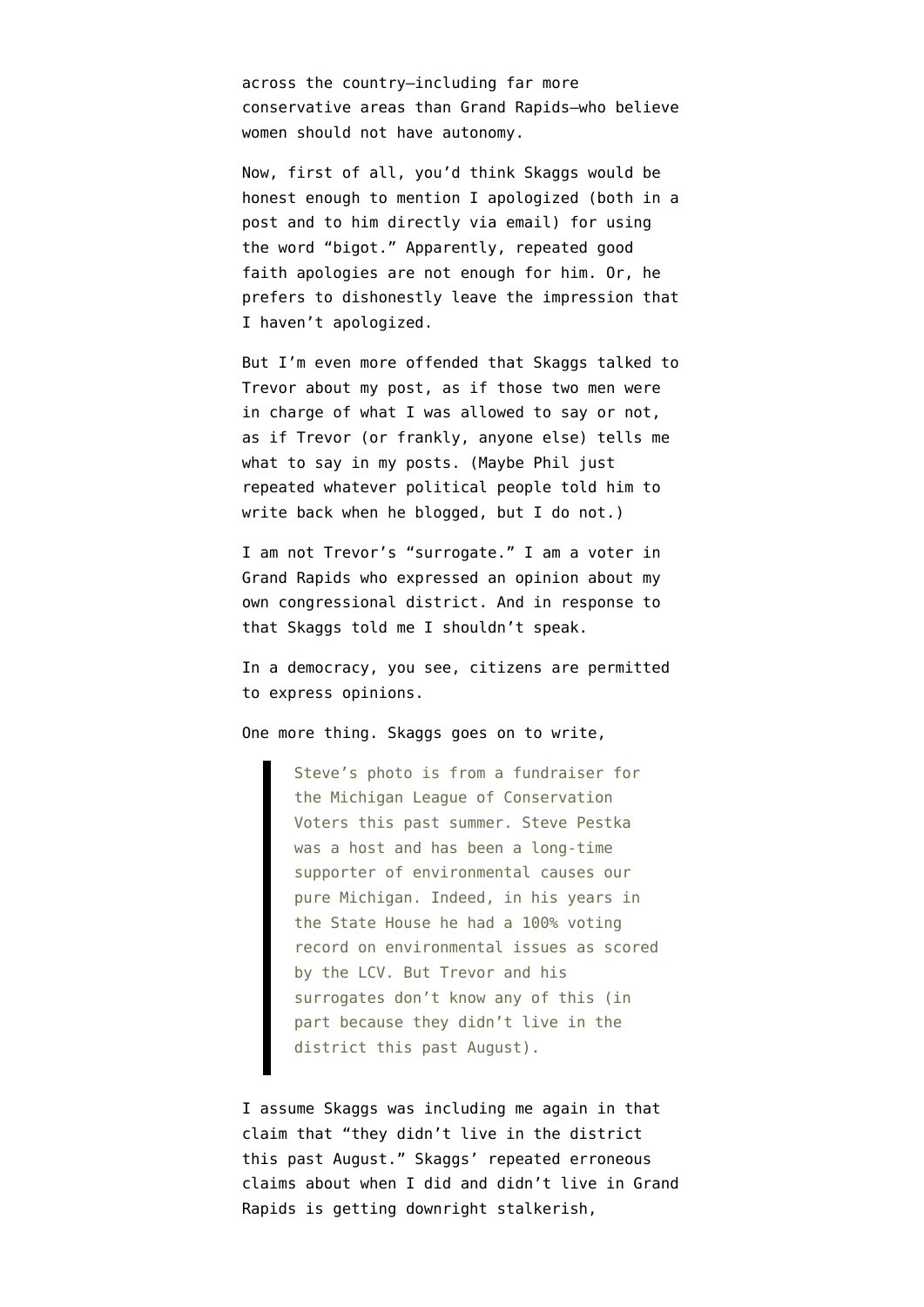particularly since I told him clearly I've lived here longer than that (as would be apparent if he read my blog).

But I find it really funny that Skaggs–who told me he moved here in 2000–is trying to attack Trevor (who was born and raised just outside Grand Rapids) as a carpet-bagger and me because I haven't been here long enough to have valid views. Apparently, I must be indoctrinated in "West Michigan values" before I'll be permitted to speak.

I'm being told by a local Dem party activist 1) we shouldn't talk critically about the local party for actively supporting a guy who–like Bart Stupak, may be otherwise great but opposes autonomy for women, and 2) I'm not entitled to an opinion anyway because I haven't lived here long enough (no matter that he can't seem to figure out how long I've lived here).

So it's paternalism on top of paternalism, from an activist with the Democratic Party.

Even Rick Santorum figured out, the hard way, that doesn't fly in this day and age, not even in the most conservative parts of MI.

## **[THE EMPTYWHEEL](https://www.emptywheel.net/2012/02/28/the-emptywheel-primary-trash-talk/) [PRIMARY TRASH TALK](https://www.emptywheel.net/2012/02/28/the-emptywheel-primary-trash-talk/)**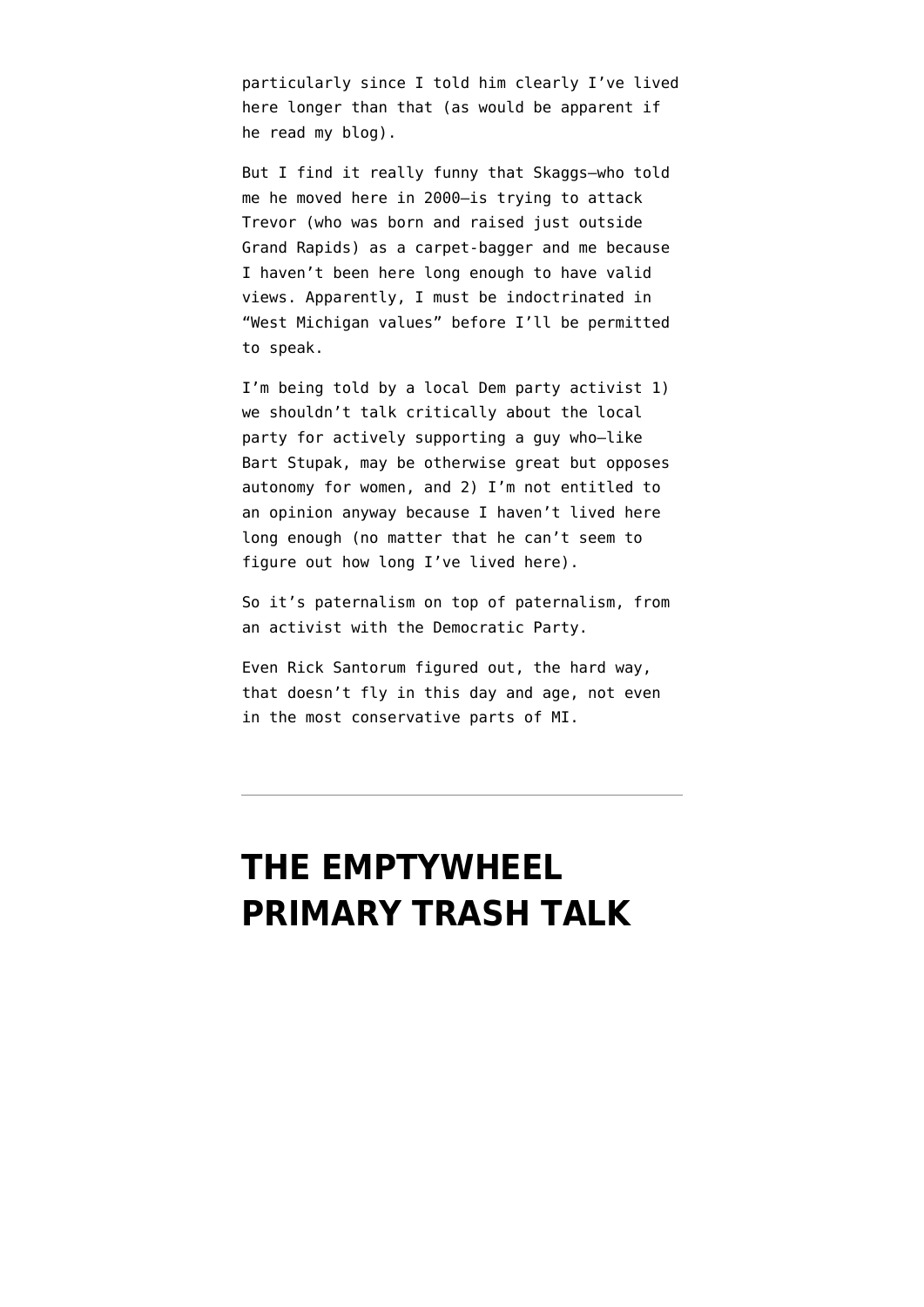It's here!! Yep the fatefu l Emptyw heel Primar y day! Why is it the Emptyw heel



Primary you ask? Well silly, because today is the Super Tuesday of GOP primaries in both Michigan and Arizona. My Mormons versus Marcy's Hutaree. Gonna throw down baby.

I want to tell you how thrilling the excitement of the Republican primary has been for us here in Arizona. Except, well, I can't. Because it hasn't. It is now 5:00 pm here on the day of the primary, and I have not seen one single campaign ad on television. Other than a flurry of coverage on the day of [the debate here,](http://www.emptywheel.net/2012/02/22/four-of-seven-dwarves-consistent-courage-resolute-cheerful/) Nada. Zero. Zilch. As for campaign signs, which are always up everywhere in my busy area that sits at the intersection of Arcadia, Paradise Valley and Scottsdale. There are major roads leading to a lot of voters – many of them affluent – and this is a quite Republican district (it elected Ben Quayle handily just as an indicator). The pitiful tiny little Santorum sign in the picture above is the only sign I have seen within a two mile radius. That's it.

As for Michigan, Marcy reports the same there. CNN and MSNBC says the GOP candidates have been traipsing around Michigan, but Marcy has not seen much in the way of advertising or excitement either. [Charlie Pierce](http://www.esquire.com/blogs/politics/michigan-primary-2012-6962059?click=pp) gives a rundown on the wonderful candidates in Michigan. Here is what Marcy reported on [Twitter yesterday](https://twitter.com/#!/emptywheel/status/174316844520443905) about the level of excitement: